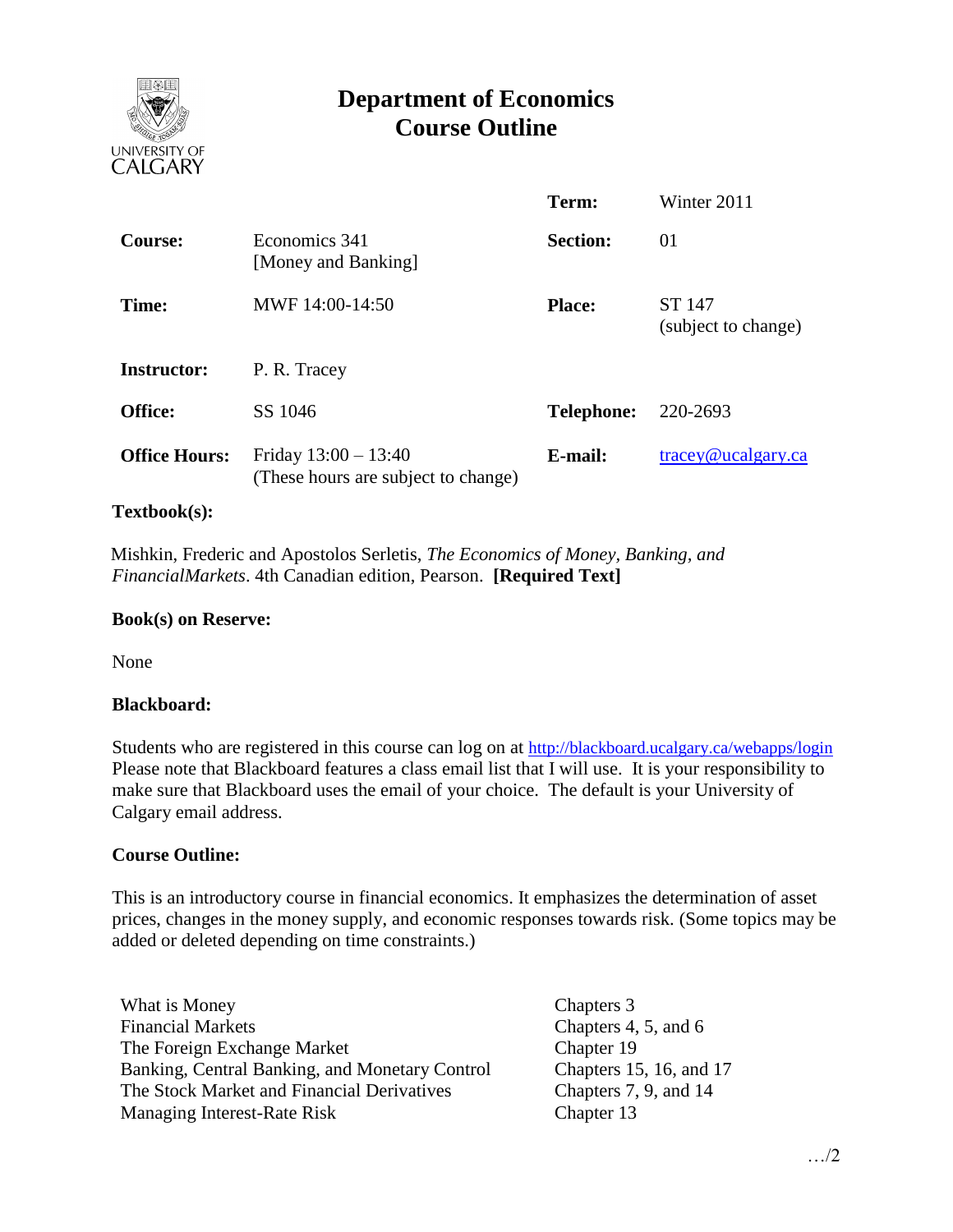## **Grade Determination and Final Examination Details:**

| Midterm Test #1          | Monday, January 31, 2011 | 25%   | 40 minutes |
|--------------------------|--------------------------|-------|------------|
| Midterm Test #2          | Wednesday, March 2, 2011 | 25%   | 40 minutes |
| <b>Final Examination</b> | Scheduled by Registrar   | 50%   | 2 hours    |
|                          |                          | 100\% |            |

Tests and the final exam are marked on a numerical (percentage) basis. These grades are added using the weights listed above and converted to letter grades. As a guide to determining standing, these letter grade equivalences will generally apply:

| $A+97-100$    | $B+ 84-88$    | $C+ 73-75$  | $D+ 57 - 61$ |
|---------------|---------------|-------------|--------------|
| A $92-96$     | $B = 79 - 83$ | C $67 - 72$ | D $50 - 56$  |
| $A - 89 - 91$ | $B - 76 - 78$ | $C-62-66$   | $F = 0 - 49$ |

The midterm exam will be held in class on the date indicated. The time and location of the final exam, which will be two hours in length, will be scheduled by the Registrar's Office. Exam questions may consist of multiple choice questions. The use of a non-programmable calculator during exams is permitted. The use of graphing calculators, computers, and cell phones is not permitted.

## **Notes:**

- 1. Students should be aware that no "make-up" midterms will be given. Any student who finds it necessary to miss the midterm must notify the instructor in advance and produce a valid medical certificate or other required documentation in order to have the weighting moved to the final examination. Note that deferred final examinations may contain short/long answer questions. Also, deferred final examinations do not have to cover the same material or have the same format as the regular final examination.
- 2. Examinations will not be given prior to the scheduled date.
- 3. Students will not be given extra time to complete tests and exams.
- 4. Students should be aware of the academic regulations outlined in The University of Calgary Calendar.
- 5. Students seeking reappraisal of a piece of graded term work should discuss their work with the instructor *within* 15 days of work being returned to class; however, the earliest that grades will be discussed will be two days after the return of an assignment or examination.
- 6. Students will be responsible for all material listed on the course outline, regardless of whether or not the material has been covered in class, unless the instructor notifies the class that the material will not be covered.